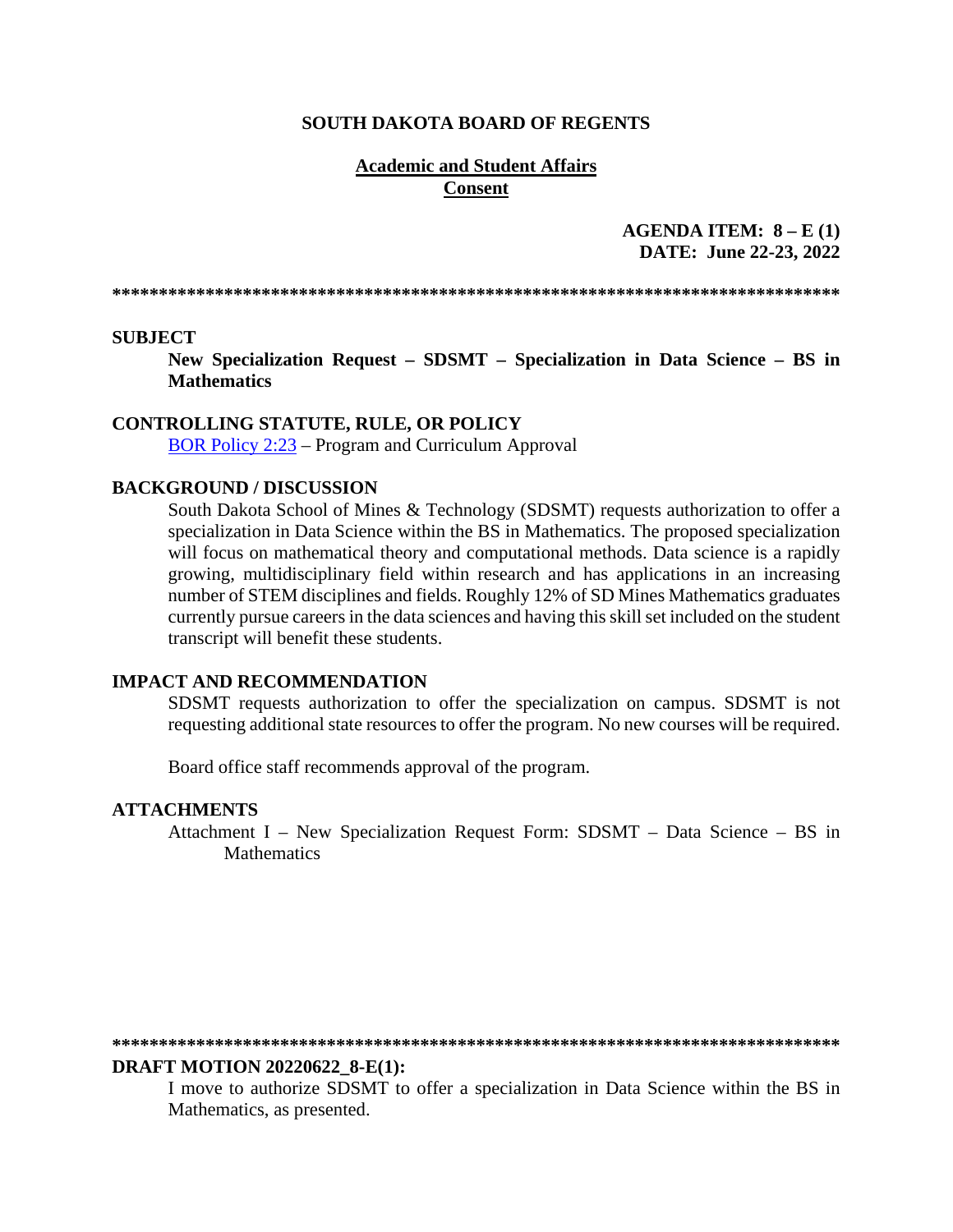

# **SOUTH DAKOTA BOARD OF REGENTS** ACADEMIC AFFAIRS FORMS

# New Specialization

Use this form to propose a new specialization within an existing degree program. Specializations provide students with an alternative to the primary format of the major or it may be one of several tracks within a broad major. Specializations contain courses within the discipline(s) of the existing program. Specializations appear in the institutional catalog and on the transcript. Majors that offer specializations typically have one-third to two-thirds of the credits in common with the remaining course work fulfilling the requirements of the specialization(s) offered. The Board of Regents, Executive Director, and/or their designees may request additional information about the proposal. After the university President approves the proposal, submit a signed copy to the Executive Director through the system Chief Academic Officer. Only post the New Specialization Form to the university website for review by other universities after approval by the Executive Director and Chief Academic Officer.

| <b>UNIVERSITY:</b>                      | SDSM&T              |
|-----------------------------------------|---------------------|
| TITLE OF PROPOSED SPECIALIZATION:       | <b>Data Science</b> |
| <b>NAME OF DEGREE PROGRAM IN WHICH</b>  | <b>Mathematics</b>  |
| <b>SPECIALIZATION IS OFFERED:</b>       |                     |
| <b>BANNER PROGRAM CODE:</b>             | <b>MBS.MTH</b>      |
| <b>INTENDED DATE OF IMPLEMENTATION:</b> | 6/1/2022            |
| <b>PROPOSED CIP CODE:</b>               | 27.0304             |
| UNIVERSITY DEPARTMENT:                  | <b>Mathematics</b>  |
| <b>BANNER DEPARTMENT CODE:</b>          | <b>MMTH</b>         |
| <b>UNIVERSITY DIVISION:</b>             | 4L                  |
| <b>BANNER DIVISION CODE:</b>            | 4L                  |

# ☒**Please check this box to confirm that:**

- The individual preparing this request has read **AAC Guideline 2.6**, which pertains to new specialization requests, and that this request meets the requirements outlined in the guidelines.
- This request will not be posted to the university website for review of the Academic Affairs Committee until it is approved by the Executive Director and Chief Academic Officer.

# **University Approval**

*To the Board of Regents and the Executive Director: I certify that I have read this proposal, that I believe it to be accurate, and that it has been evaluated and approved as provided by university policy.*

|                                                       | Click here to enter a<br>date. |
|-------------------------------------------------------|--------------------------------|
| <b>Institutional Approval Signature</b>               | Date                           |
| President or Chief Academic Officer of the University |                                |

Note: In the responses below, references to external sources, including data sources, should be documented with a footnote (including web addresses where applicable).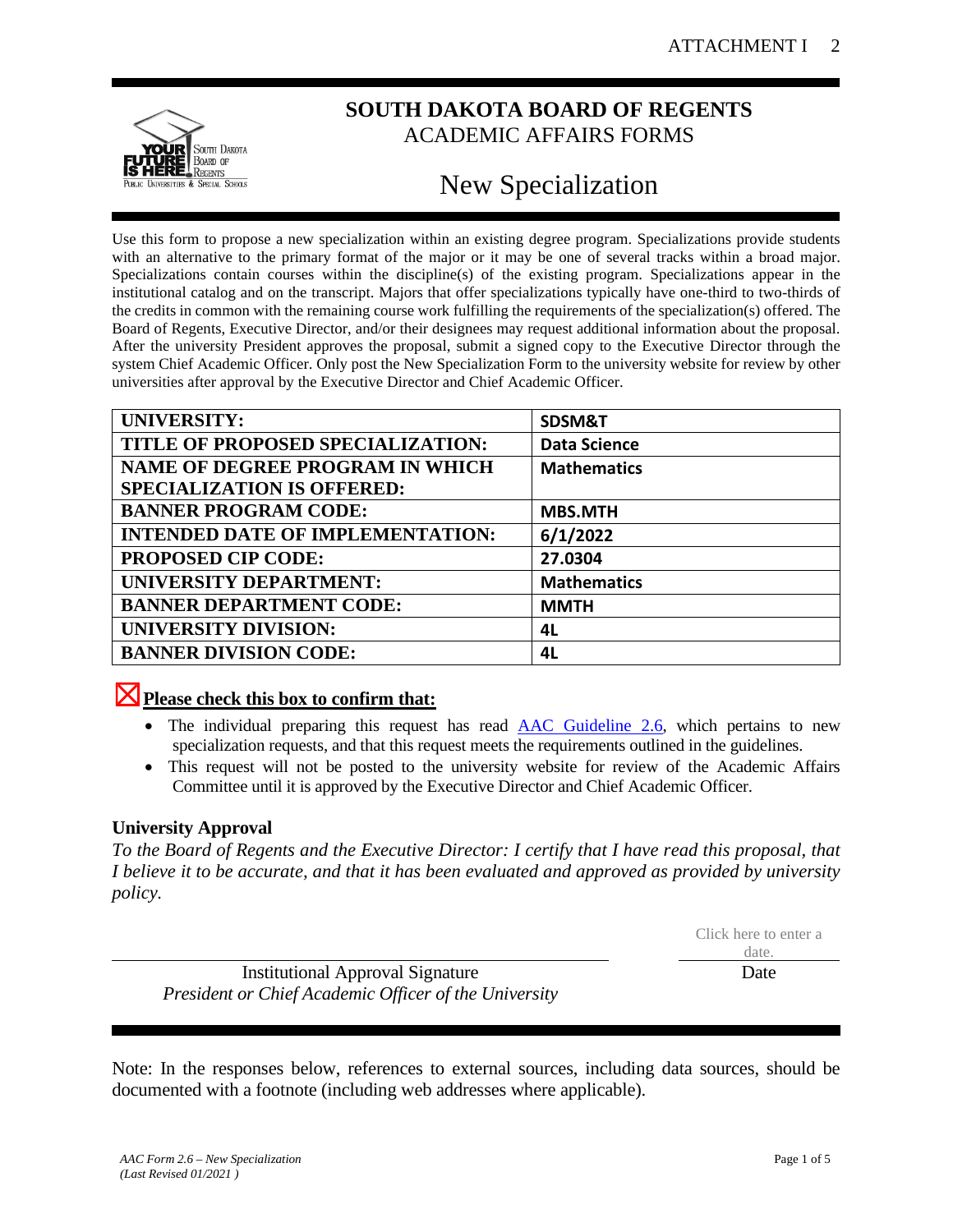# **1. Level of the Specialization (***place an "X" in the appropriate box***):**

Baccalaureate ⊠ Master's □ Doctoral □

# **2. What is the nature/purpose of the proposed specialization? Please include a brief (1-2 sentence) description of the academic field in this specialization.**

South Dakota Mines requests authorization to offer a Data Science Specialization in its B.S. in Mathematics. The proposed specialization is in the field of Data Science, with a particular focus on its mathematical theory and computational methods. Data science is a rapidly growing multidisciplinary field with research and applications in an increasing number of STEM disciplines and fields.

Between 11% and 13% of South Dakota Mines Mathematics graduates pursue careers in the data sciences, taking on positions such as data scientists and data analysts with companies including Boeing, Cyentia Institute, RARE Science, United Airlines, Xcel, and the NSWC. South Dakota Mines has an active and successful interdisciplinary Mathematics/Computer Science Data Science research group, and data science is one of the most popular areas of interest for prospective Mines mathematics majors. The proposed specialization seeks to capitalize on this success, expertise and interest, combining the Mathematics Department's robust instruction in applied and computational mathematics (including statistics, numerical methods, and data analysis) with the Department of Computer Science (including courses in programming, data structure and mining, machine learning, and artificial intelligence) to provide students a strong undergraduate preparation in the field of data science. It codifies a pathway through preexisting elective MATH and CSC coursework that has been previously shown effective in securing Mathematics graduates careers in data science fields. Thus, this proposal requires no new courses or new state resources.

Graduates earning the specialization will be well-prepared to enter the workforce as a data scientist or data analyst, or to pursue competitive graduate education in data science or similar disciplines. In particular, this specialization will allow graduates to naturally transition to South Dakota Mine's new interdisciplinary Data Science and Engineering PhD program, which will start in Fall 2022.

# **3. Provide a justification for the specialization, including the potential benefits to students and potential workforce demand for those who graduate with the credential.**

In an age of ever-increasing connectivity, networking, and data collection, we are inundated by data. According to **Domo**, in 2017 roughly 2.5 *quintillion* bytes of data were created *every day*[1](#page-2-0), and that by 2020 there was 40 times more bytes of data than there are stars in the observable universe[2](#page-2-1) … and this was *before* the global pandemic that moved nearly every aspect of our working and social lives online.

<span id="page-2-0"></span><sup>1</sup> <https://www.domo.com/learn/infographic/data-never-sleeps-5>2 <https://www.domo.com/learn/infographic/data-never-sleeps-7>

<span id="page-2-1"></span>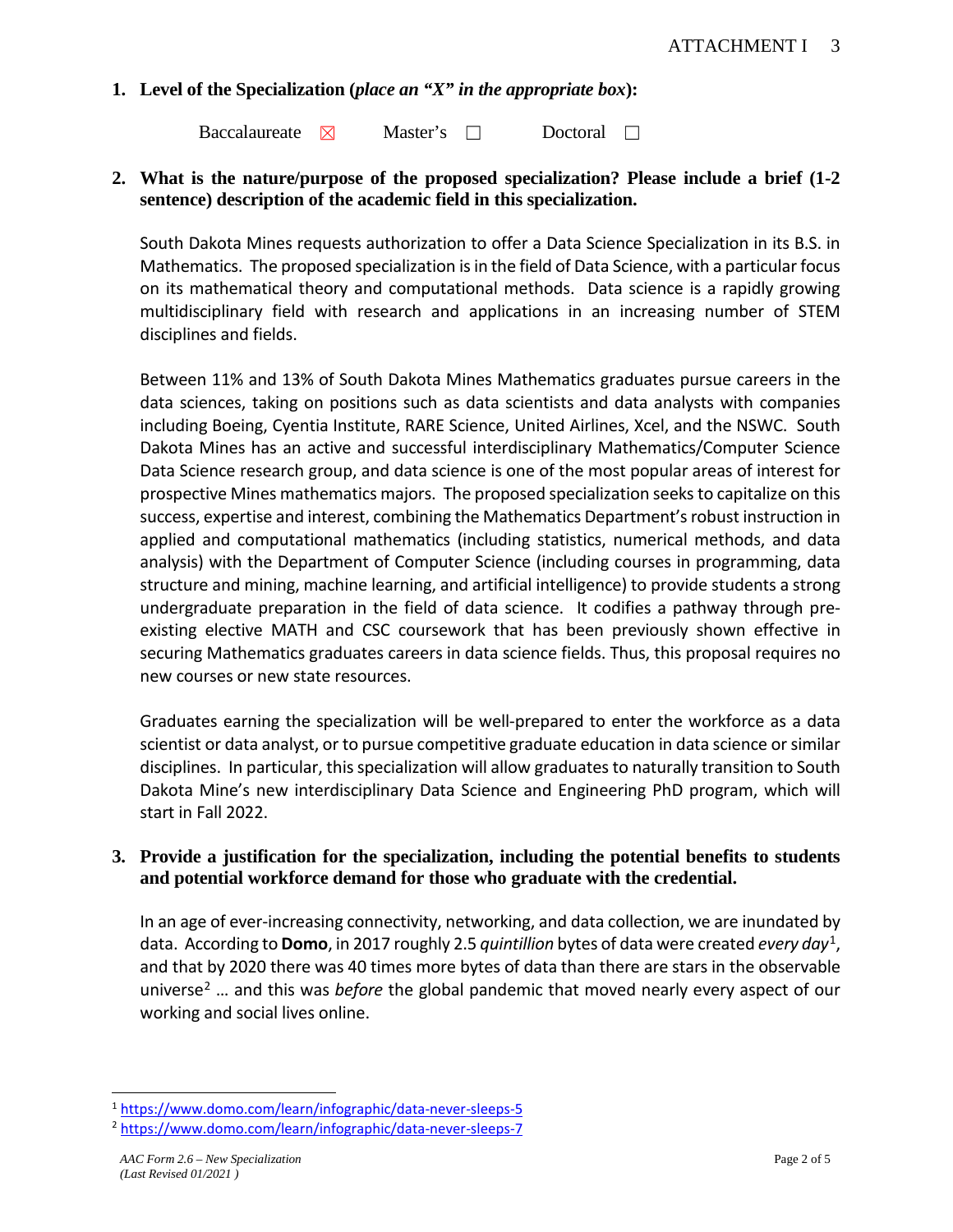Consequently, there is a critical need across disciplines and industries for trained mathematicians to effectively analyze and process this tsunami of information. A January 17, 2022, search of **Indeed.com** lists some 6500 job positions for *data scientist* or *data analyst*, with employers including Amazon, Apple, Assurant, Booz Allen Hamilton, Capital One, IBM, Intel, General Motors, Hewlett Packard, Lawrence Livermore National Lab, Lockheed Martin, Mayo Clinic, Microsoft, New York Life, Netflix, TikTok, and USAA. In South Dakota alone, data scientists and engineers are sought by employers such as Pearson, Lexmark, Change Healthcare, Sanford Health, Ryder Systems, Raven Industries, and Citi.

The demand for data science jobs continues to grow. **Forbes** reports that data science jobs have increased over 650% since 2012[3](#page-3-0), while the **U.S. Bureau of Labor Statistics** expects demand for data scientists to increase by another nearly 28% by 2026<sup>4</sup>. That equates to roughly 11 million new data science jobs by 2026.

The proposed specialization will allow its graduates to capitalize on this growing professional need. Data science jobs aren't just in demand – they are the beginnings of satisfying careers. **U.S. News and World Report** ranks Data Scientist as #6 in its 2022 list of 100 Best Jobs in America, #6 in its list of Best STEM jobs, and #3 in its list of Best Technology Jobs.<sup>[5](#page-3-2)</sup> (They similarly ranked Data Scientist #8 in 2021.) Similarly, **GlassDoor.com** ranks Data Science #2 in its 2021 list of 50 Best Jobs in America, with a median salary of \$113,736, and an average of 4.1 rating out of 5 in job satisfaction<sup>[6](#page-3-3)</sup>.

Additionally, data science and analysis require significantly less physical infrastructure than that of other, more traditional STEM disciplines like engineering, science, or manufacturing. This allows data scientists the ability to work remotely more easily, having a global career while remaining a resident in South Dakota – a career option made more desirable since the COVID pandemic.

| <b>Prefix</b> | <b>Number</b> | <b>Course Title</b>                    | <b>Credit</b> | <b>New</b> |
|---------------|---------------|----------------------------------------|---------------|------------|
|               |               | (add or delete rows as needed)         | <b>Hours</b>  | (yes, no)  |
|               |               | <b>Mathematics Degree Requirements</b> |               |            |
| <b>MATH</b>   | 110           | <b>Survey of Mathematics</b>           | 1             | No         |
| <b>MATH</b>   | 123           | Calculus I                             | 4             | No         |
| <b>MATH</b>   | 125           | Calculus II                            | 4             | No         |
| <b>MATH</b>   | 225           | Calculus III                           | 4             | No         |
| <b>MATH</b>   | 315           | Linear Algebra                         | 3             | No         |
| <b>MATH</b>   | 321           | <b>Differential Equations</b>          | 3             | No         |
| <b>MATH</b>   | 373           | <b>Numerical Methods</b>               | 3             | No         |

**4. List the proposed curriculum for the specialization (including the requirements for completing the major –** *highlight courses in the specialization***):**

<span id="page-3-0"></span><sup>3</sup> [https://www.forbes.com/sites/louiscolumbus/2017/12/11/linkedins-fastest-growing-jobs-today-are-in-data](https://www.forbes.com/sites/louiscolumbus/2017/12/11/linkedins-fastest-growing-jobs-today-are-in-data-science-machine-learning)science-machine-learning<br>
<sup>4</sup> https://www.bls.gov/opub/btn/volume-7/big-data-adds-up.htm<br>
<sup>5</sup> https://money.usnews.com/careers/best-jobs/data-scientist<br>
<sup>6</sup> https://www.glassdoor.com/List/Best-Jobs-in-America-LST\_KQ0,20.ht

<span id="page-3-1"></span>

<span id="page-3-2"></span>

<span id="page-3-3"></span>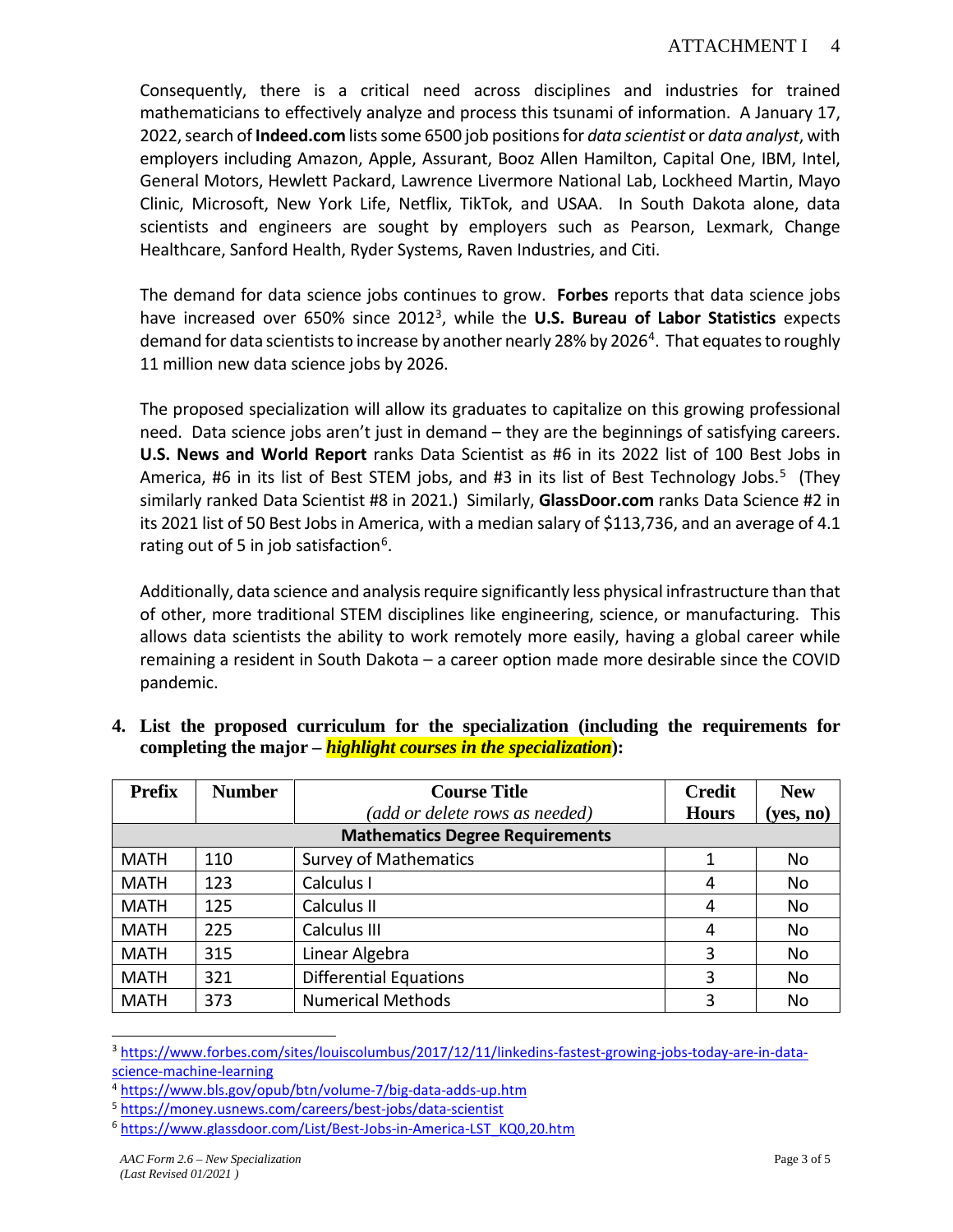| <b>MATH</b>                                | 381                                 | Introduction to Probability and Statistics                                      | 3                       | <b>No</b> |  |
|--------------------------------------------|-------------------------------------|---------------------------------------------------------------------------------|-------------------------|-----------|--|
| <b>MATH</b>                                | 413                                 | Abstract Algebra I                                                              | 3                       | <b>No</b> |  |
| <b>MATH</b>                                | 423                                 | <b>Advanced Calculus I</b>                                                      | 3                       | <b>No</b> |  |
| <b>MATH</b>                                | 498                                 | Undergraduate Research                                                          | $\mathbf{1}$            | <b>No</b> |  |
| <b>MATH</b>                                | 402                                 | <b>Communicating Mathematics</b>                                                | $\mathbf 1$             | <b>No</b> |  |
| <b>CSC</b>                                 | 251                                 | <b>Finite Structures</b>                                                        | 3                       | <b>No</b> |  |
|                                            | MATH sequence elective              |                                                                                 | 3                       | <b>No</b> |  |
|                                            | MATH upper-level elective           |                                                                                 | 3                       | <b>No</b> |  |
|                                            |                                     | Department-approved upper-level electives                                       | 6                       | No        |  |
|                                            | Computer science sequence           |                                                                                 | $6 - 7$                 | <b>No</b> |  |
|                                            |                                     | English communications requirement (ENGL 101, 278, 279)                         | 9                       | <b>No</b> |  |
|                                            |                                     | Humanities and Social Sciences General Education requirement                    | 12                      | <b>No</b> |  |
|                                            |                                     | Science requirement (PHYS 211, approved 2 <sup>nd</sup> science course and lab) | $\overline{7}$          | <b>No</b> |  |
|                                            | Free electives                      |                                                                                 |                         | <b>No</b> |  |
|                                            | <b>Data Science Specialization*</b> |                                                                                 |                         |           |  |
|                                            |                                     | <b>Required courses</b>                                                         |                         |           |  |
| <b>MATH</b>                                | 382                                 | <b>Probability and Statistics II</b>                                            | $\overline{\mathbf{3}}$ | <b>No</b> |  |
| <b>MATH</b>                                | 415                                 | <b>Advanced Linear Algebra</b>                                                  | $\overline{\mathbf{3}}$ | <b>No</b> |  |
| <b>CSC</b>                                 | 315                                 | <b>Data Structures and Algorithms</b>                                           | $\overline{\mathbf{4}}$ | <b>No</b> |  |
| <b>CSC</b>                                 | 484                                 | $\overline{\mathbf{3}}$                                                         | <b>No</b>               |           |  |
| Select one of the following:               |                                     |                                                                                 |                         |           |  |
| <b>MATH</b><br>443<br><b>Data Analysis</b> |                                     |                                                                                 | $\overline{\mathbf{3}}$ | <b>No</b> |  |
| <b>CSC</b>                                 | 454                                 | $\overline{3}$                                                                  | <b>No</b>               |           |  |
| Select one of the following:               |                                     |                                                                                 |                         |           |  |
| <b>CSC</b>                                 | 447                                 | <b>Artificial Intelligence</b>                                                  | $\overline{\mathbf{3}}$ | <b>No</b> |  |
| <b>CSC</b>                                 | 448                                 | <b>Machine Learning</b>                                                         | $\overline{\mathbf{3}}$ | <b>No</b> |  |
| <b>CSC</b>                                 | 449                                 | <b>Advanced Artificial Intelligence</b>                                         | $\overline{\mathbf{3}}$ | <b>No</b> |  |

Total number of hours required for completion of specialization 19 Total number of hours required for completion of major 69 Total number of hours required for completion of degree

| 19  |  |
|-----|--|
| 69  |  |
| 120 |  |

- \* The required 19 credits for the completion of the specialization may be obtained from a combination of various upper-level and free electives for the Mathematics B.S.
	- MATH 382 fulfills the MATH sequence elective
	- MATH 415 fulfills the MATH upper-level elective
	- MATH 443, CSC 315, CSC 448, and CSC 449 are upper-level electives.
	- CSC 454 and CSC 484 are free electives.